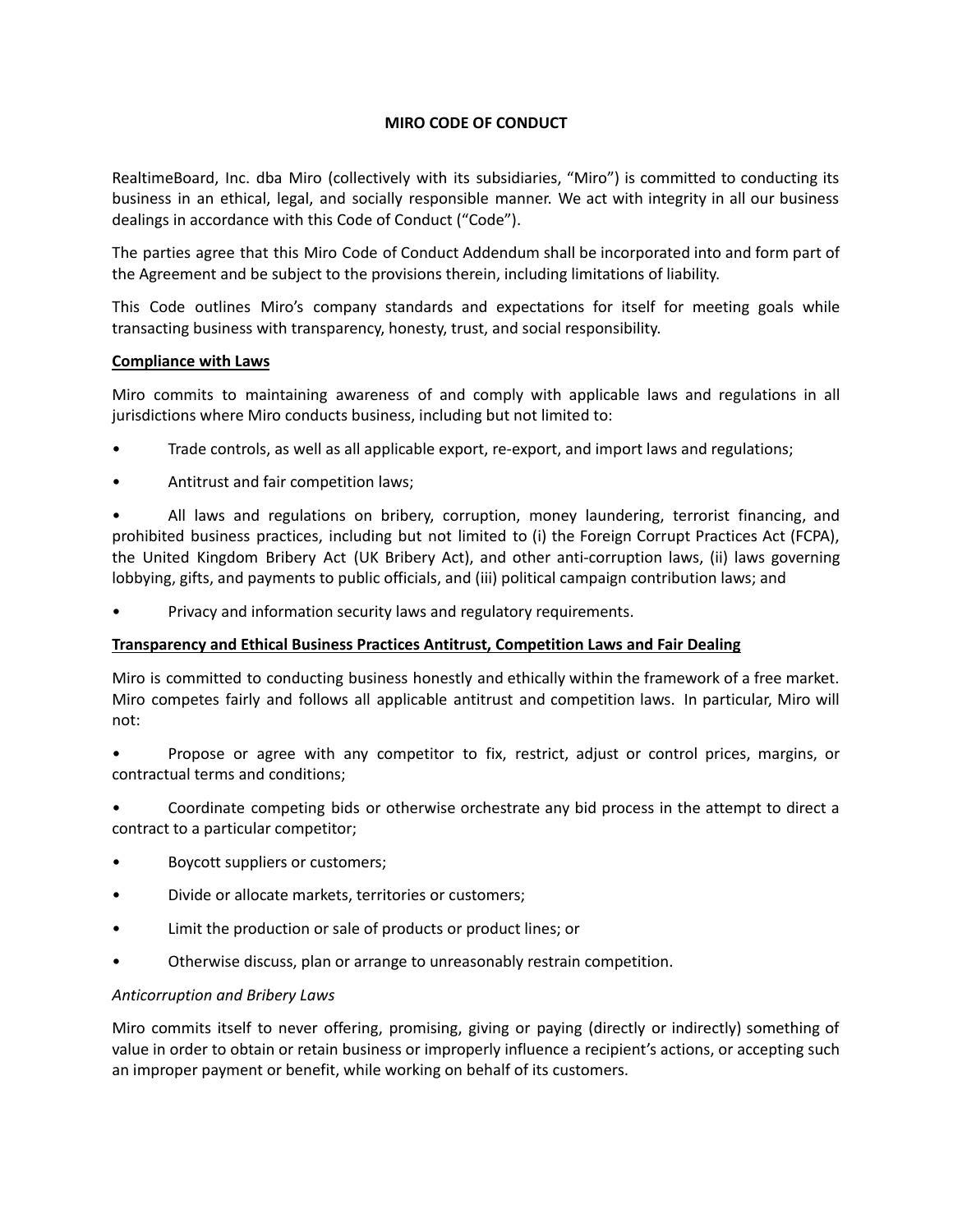Providing gifts or entertainment to the employees of Miro customers to obtain or retain business or gain improper advantage is prohibited. Furthermore, it is never appropriate to give or receive a gift or offer of entertainment that is extravagant, creates a sense of obligation, or has the intent to influence a business decision.

An exception allows the employees of our customers to accept minor value marketing or "swag" items bearing trademark or logo of Miro (e.g., cups, pens, mousepads or notepads) as a business courtesy if the customer employee is not primarily involved in the sourcing, procurement, or contracting for goods or services. Miro will not offer gifts or entertainment the employees of its customers during a Request for Proposal (RFP) or other vendor selection process.

# *Conflicts of Interest*

Miro commits itself to avoiding situations or relationships that involve an inappropriate conflict, or the appearance of a conflict, with the interests of its customers.

# *Insider Trading*

Miro commits itself to complying with insider trading laws and regulations and its own internal policies governing insider trading. Miro will refrain from trading securities based on material, non-public information obtained from its customers and providing such information to others who might trade on it. Information is material if a reasonable investor would consider it important in deciding whether to buy, sell, or hold a company's securities.

# *Business Record Keeping*

Specifically, Miro commits itself to:

- Honestly and accurately recording and report all business information and complying with all applicable laws regarding their completion and accuracy;
- Creating, retaining, and disposing of business records in full compliance with all applicable legal and regulatory requirements; and
- Being honest, direct, and truthful in discussions with regulatory agency representatives and government officials.

# **Social Responsibility**

### *Respect for Human Rights*

Miro commits itself to sharing its commitment to human rights and dignity. While working on any Miro customer's behalf, Miro will:

• Observe and comply with international principles relating to human rights, including but not limited to the Trafficking Victims Protection Act and the UK Modern Slavery Act of 2015;

- Treat all individuals with respect and dignity;
- Respect and safeguard individual privacy rights;
- Prohibit violent behavior, harassment and discrimination;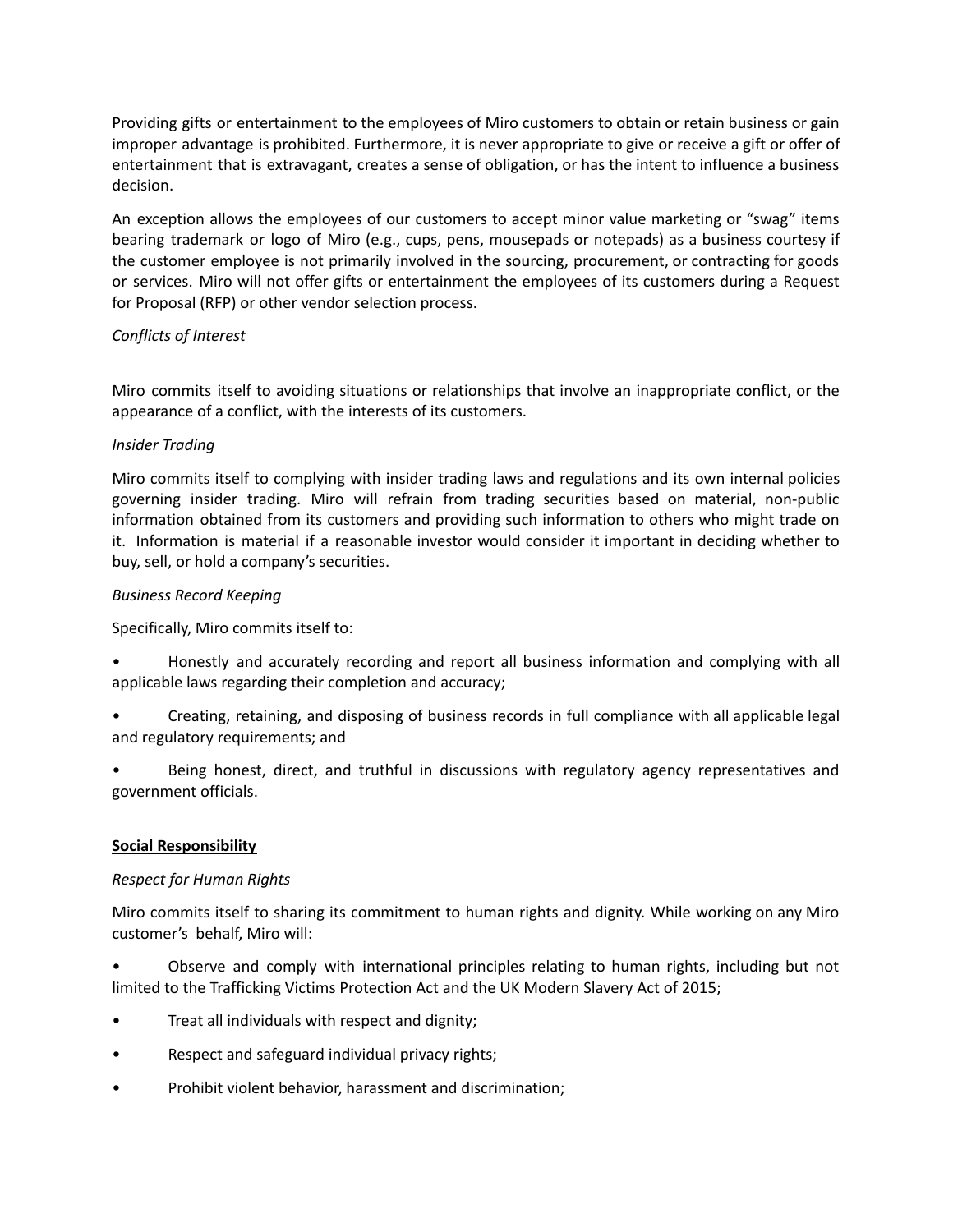• Ensure voluntary employment and prohibit use of forced or involuntary labor of any type, including support for any form of human trafficking of involuntary labor through threat, force, fraudulent claims, or other coercive means; and

• Not require workers to lodge "deposits" or their identity papers (government-issued identification, passports, or work permits) with their employer and make sure all workers are free to resign their employment in accordance with local and national laws or regulations without penalty.

• Not partake in the use any child labor. No person under the age of 15 (or under 14 where permitted by local law) may be employed. Workers under the age of 18 may not perform work that is likely to jeopardize their health or safety.

### *No Tolerance for Discrimination*

Miro commits itself to maintaining a work environment free from unlawful discrimination and harassment against employees, applicants for employment, individuals providing services in the workplace pursuant to a contract, based on their actual or perceived race, religious creed, color, national origin, ancestry, physical or mental disability, medical condition, genetic information, marital status (including registered domestic partnership status), sex (including pregnancy, childbirth, lactation and related medical conditions), gender (including gender identity and expression), age, sexual orientation, AIDs/HIV status, weight and height, military and veteran status and any other consideration protected by law (collectively referred to as "protected characteristics"). Miro will not tolerate discrimination or harassment based upon these protected characteristics or any other characteristic protected by applicable law.

# *Labor and Wages*

Miro commits itself to:

• Furnishing fair compensation and comply with all applicable wage laws, including, but not limited to, those relating to minimum wages, overtime hours, maximum work hours and all applicable regulations.

• Observing and complying with local law requirements governing maximum work hours.

• Respecting employees' right to freely associate and bargain collectively in accordance with all applicable laws and regulations;

### *Health and Safety*

Miro commits itself to providing workers with a safe, secure and healthy environment in compliance with all applicable laws and regulations, and implementing reasonable and effective occupational health and safety measures.

### *Protecting the Environment*

Miro recognizes its social responsibility to protect the environment. Miro commits itself to conducting operations in ways that are environmentally responsible and in compliance with all applicable environmental laws, regulations and standards.

### **Reporting Concerns or Questionable Behavior**

If you wish to report questionable behavior or a possible violation of this Code, you are encouraged to work with your primary Miro contact to resolve your concern. If such reporting is not feasible or